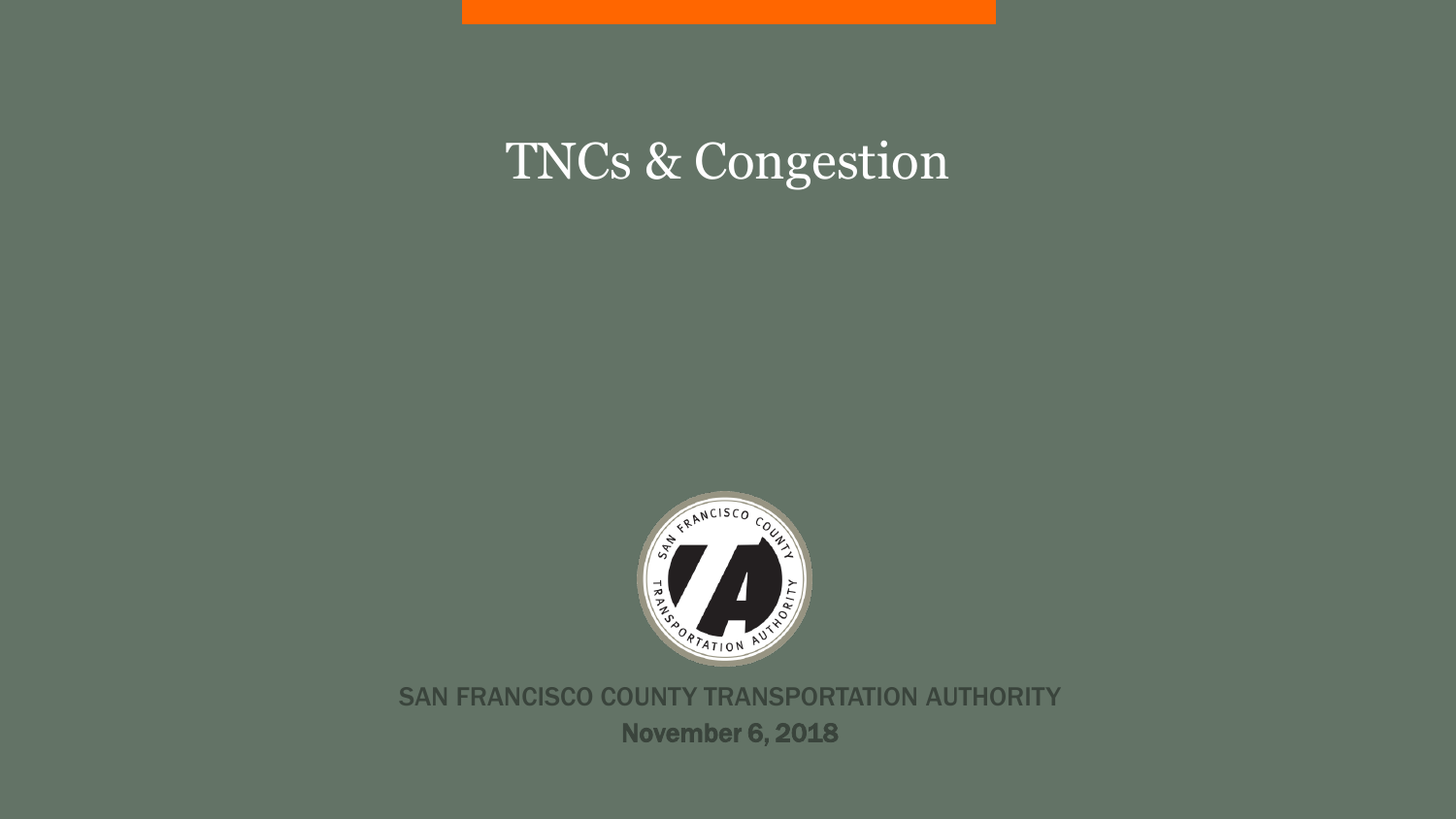# TNCs & Congestion

- Do TNCs affect roadway congestion in San Francisco?
- **Report Contents** 
	- **Measures** of congestion
	- **Factors** that affect congestion
	- **Data** for quantifying changes in congestion
	- **Methods** for linking changes in congestion to factors
	- **Contributions of factors** to changes in SF congestion

*2009 PM PEAK LEVEL-OF-SERVICE*



*2017 PM PEAK LEVEL-OF-SERVICE*

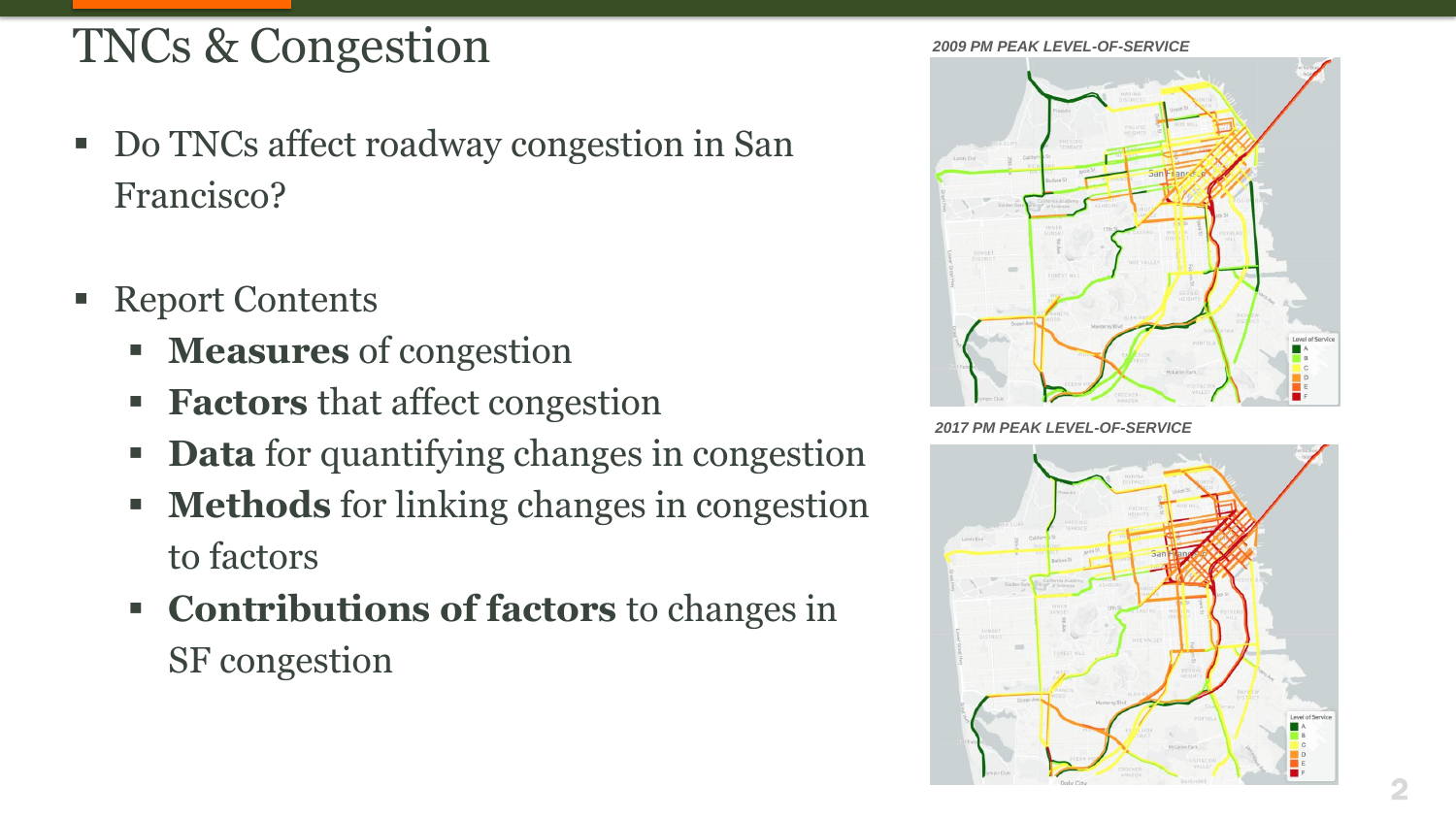# Factors that Affect Congestion

- How could TNCs decrease congestion?
	- Increased **vehicle occupancy**
	- Mode **shift to transit** due to easier access (first/last mile)
	- Mode **shift away from auto** due to reduced auto ownership
- How could TNCs increase congestion?
	- Add "dead head" or **out-of-service vehicle miles**
	- Mode **shift away from transit and non-motorized** modes
	- **EXECUTE:** Disrupt traffic flow due to pickups and drop-offs
- Background traffic and roadway performance
	- **Network** changes (increases or decreases in roadway capacity)
	- **Population** changes
	- **Employment** changes
- **Other**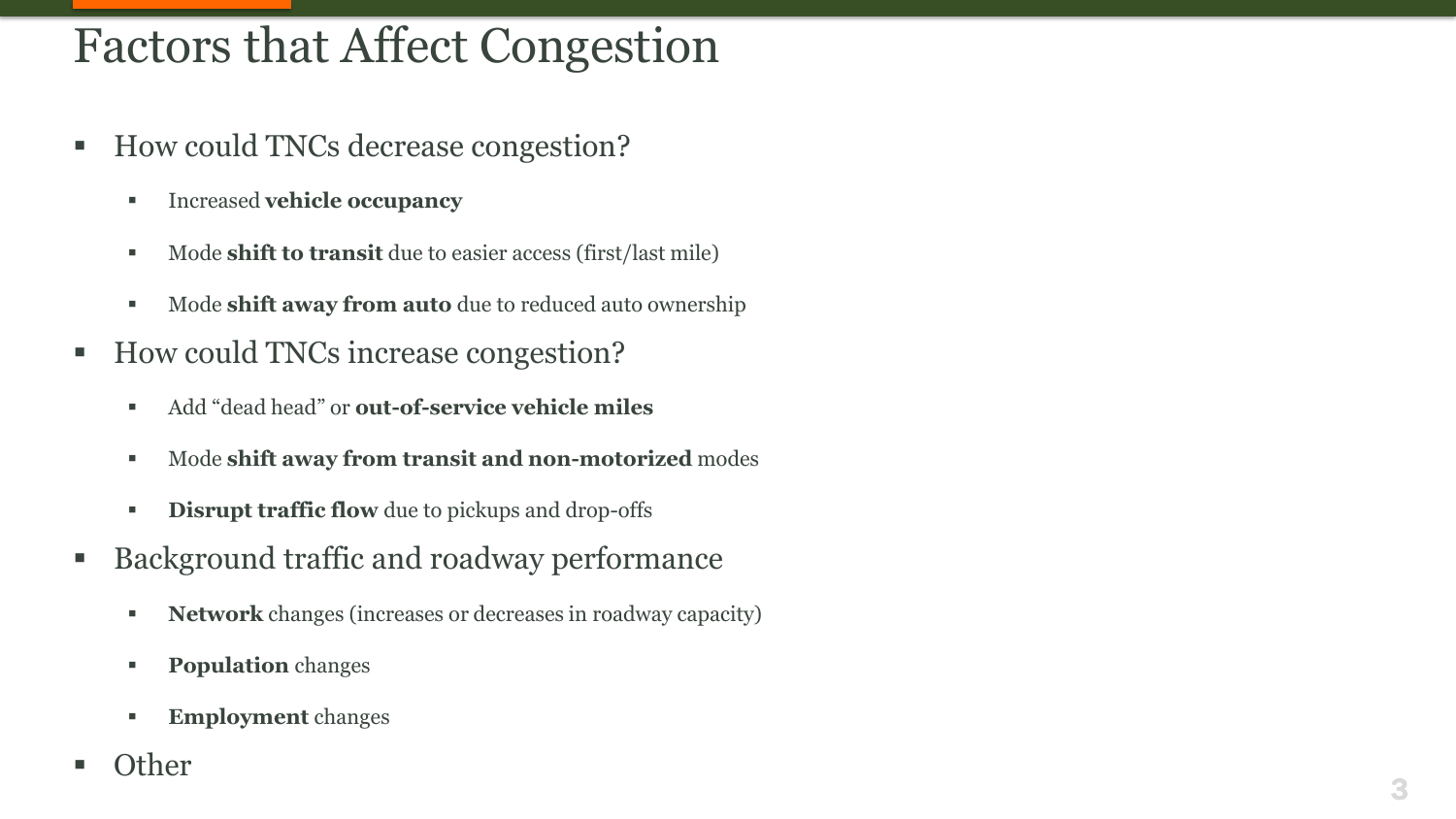## Data

- Congestion (INRIX)
	- Nov / Dec 2010 & 2016
	- 1400 "TMCs" (segments) in SF
	- Speeds, imputed volumes
- TNCs
	- Nov / Dec 2016
	- In-service and out-of-service volumes
	- Pick up and drop off locations
- Background traffic (CHAMP)
	- 2010, 2016 (adjusted from 2015)
	- All streets in SF
	- Volumes, imputed speeds

#### *TNCs Pickup/Dropoff per Mile*

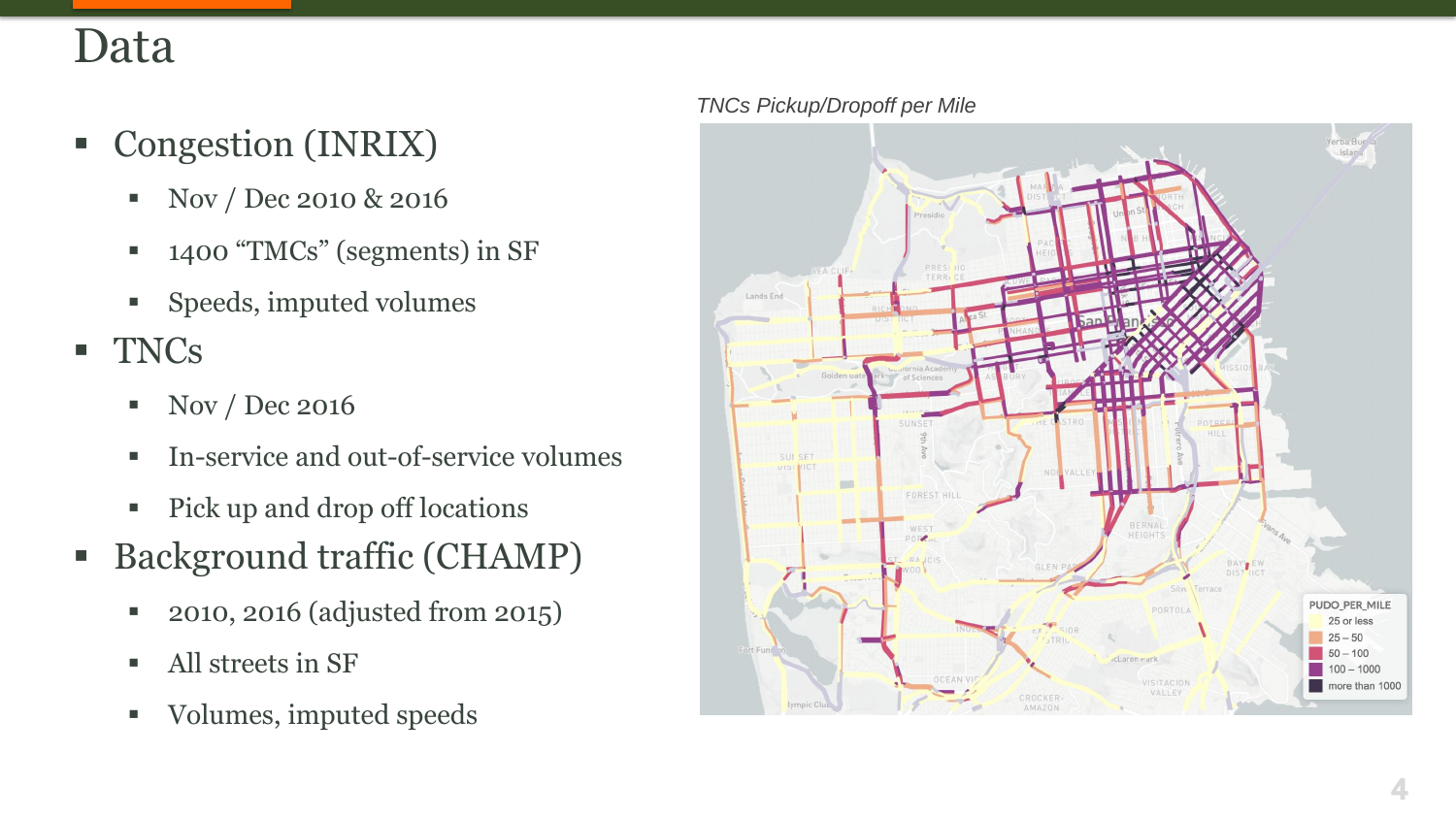#### Causes of Changes in Congestion (2010-2016)

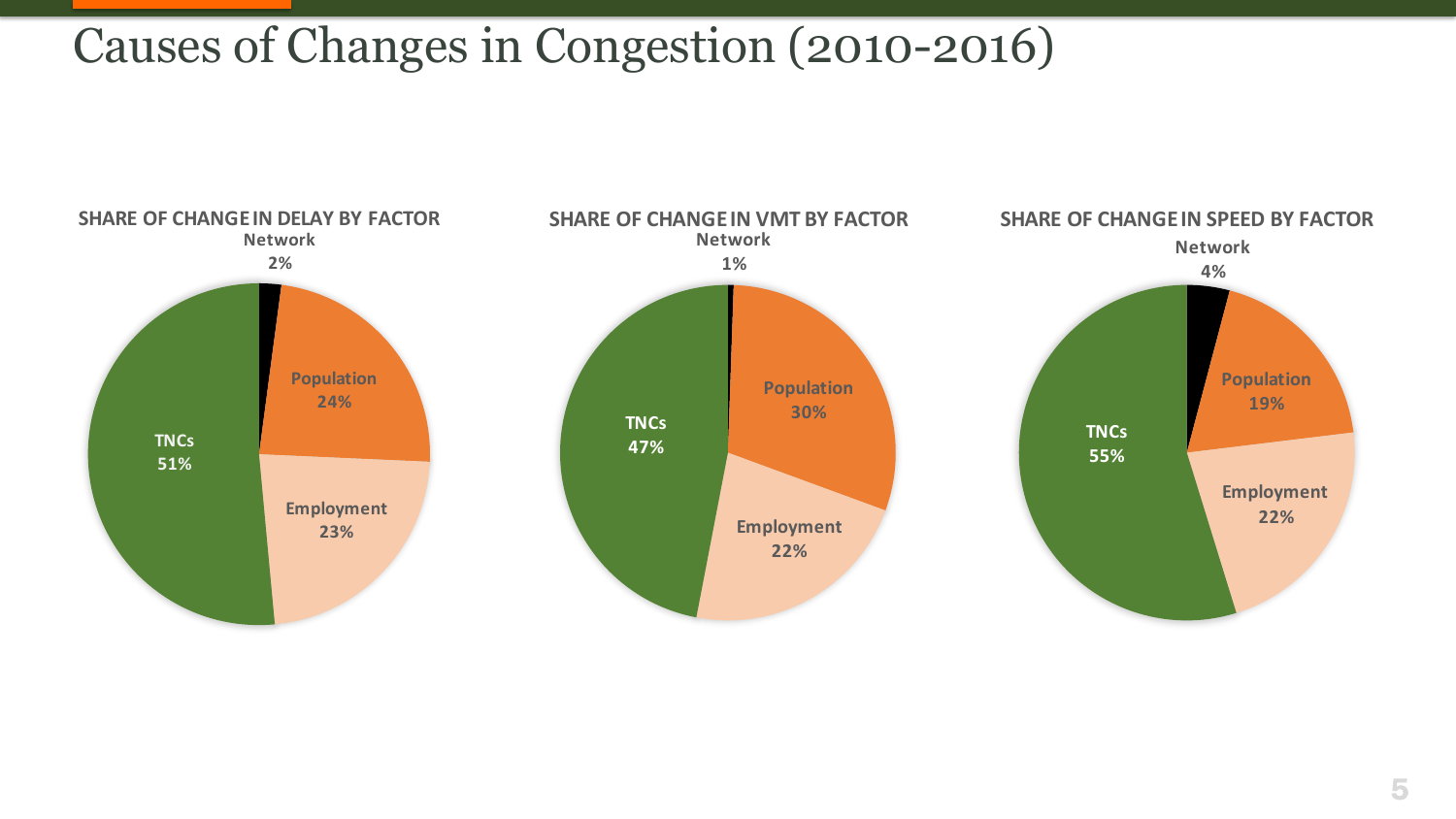## Factors Affecting Hours of Delay by Time Period



**SHARE OF CHANGE IN HOURS OF DELAY BY FACTOR**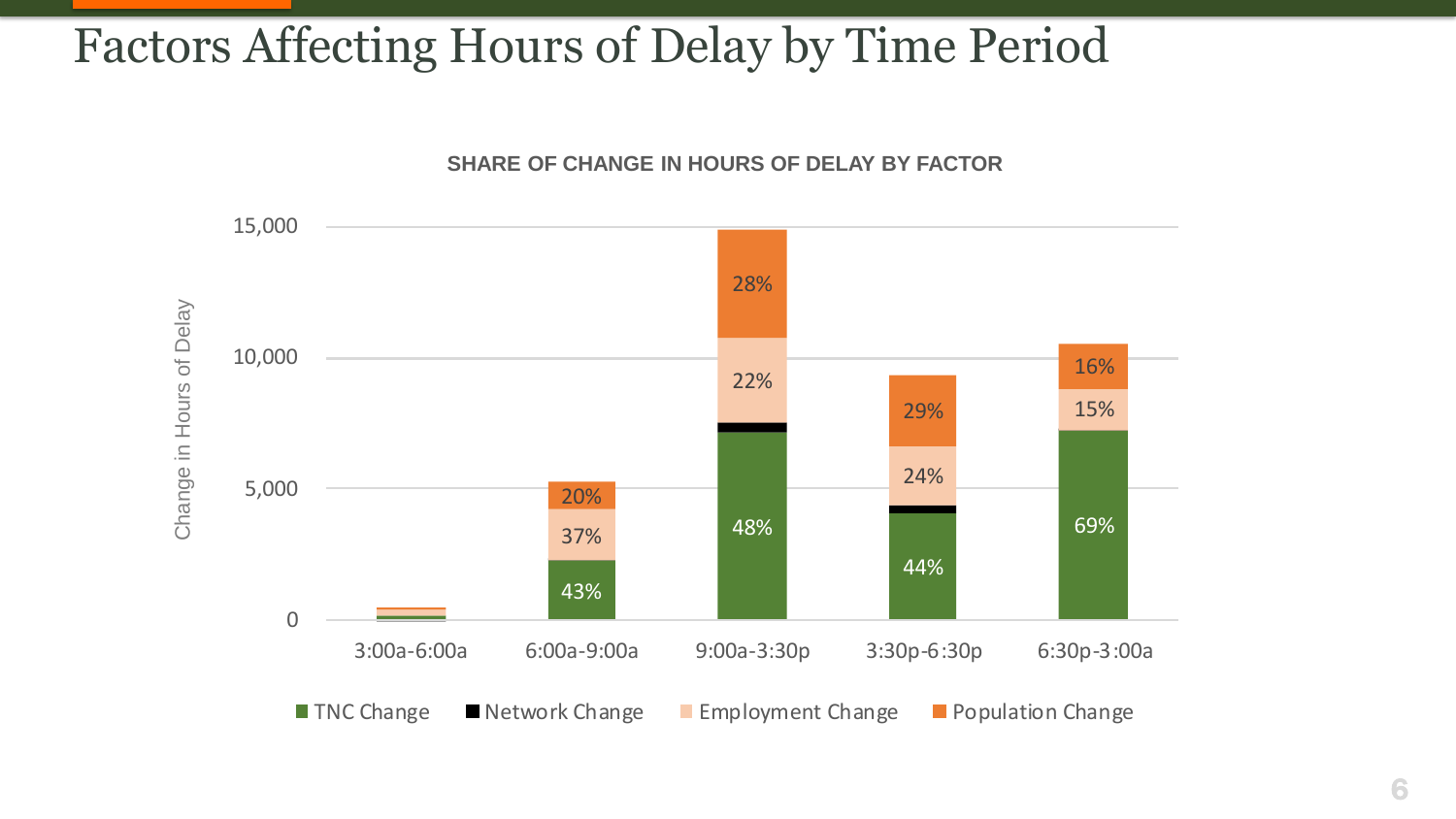## Factors Affecting Speed by Time Period

**SHARE OF CHANGE IN SPEED BY FACTOR**



7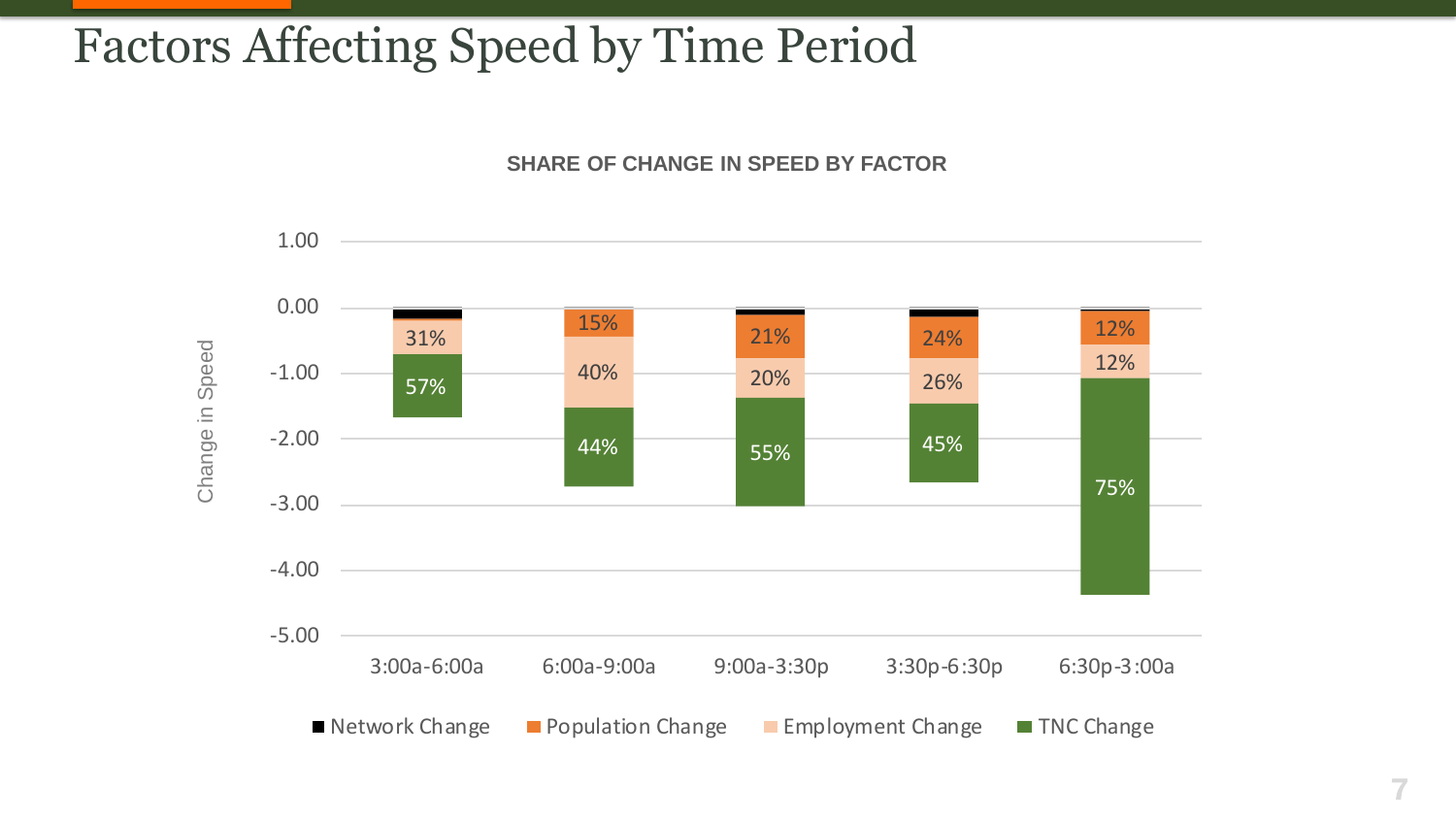#### Factors Affecting Hours of Delay by District



**■ TNC Change ■ Network Change ■ Employment Change ■ Population Change**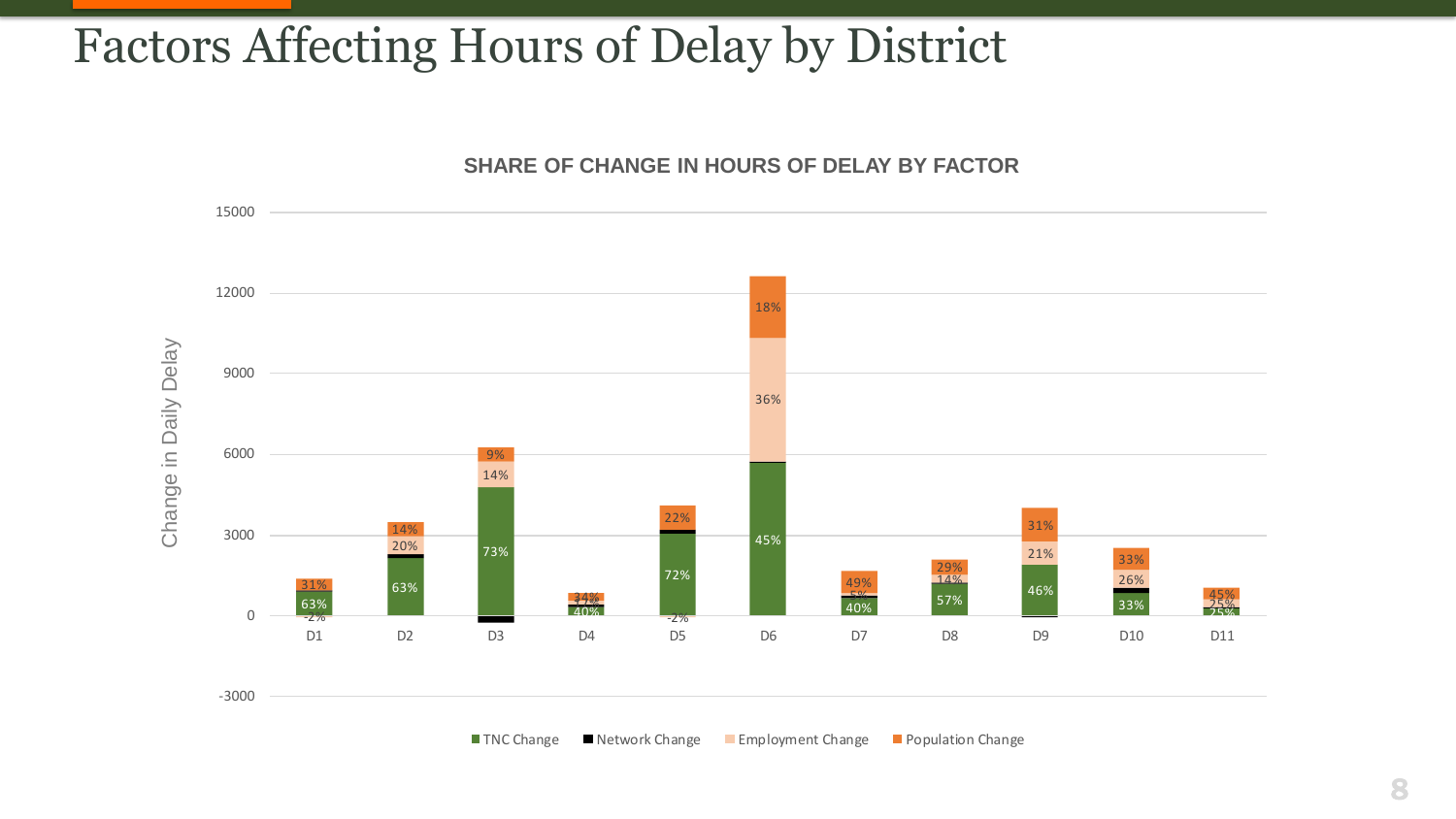#### Causes of Increased VMT by District

**SHARE OF CHANGE IN VMT BY FACTOR**



 $\blacksquare$  TNC Change  $\blacksquare$  Network Change  $\blacksquare$  Employment Change  $\blacksquare$  Population Change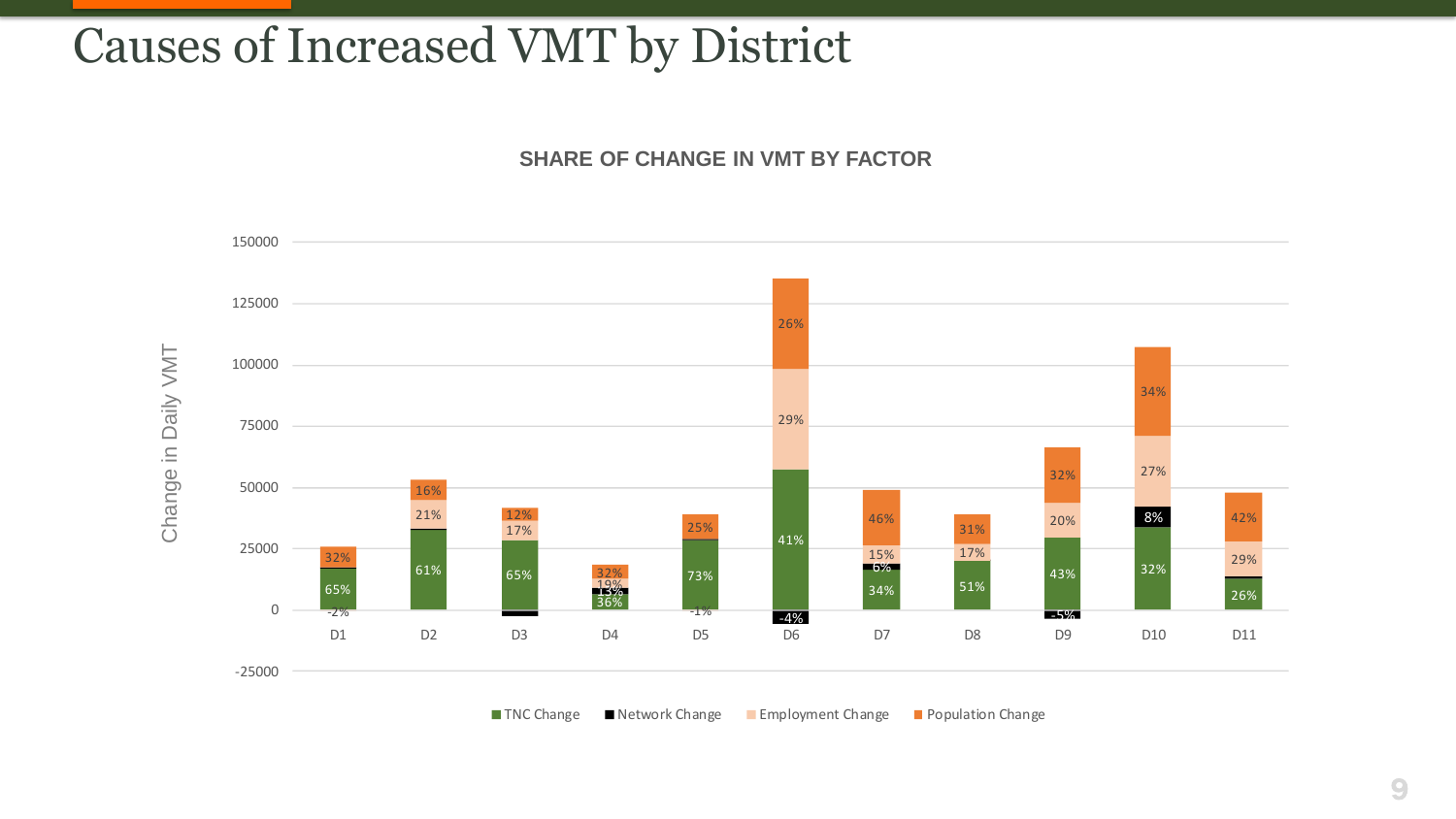## Interactive Data Visualization